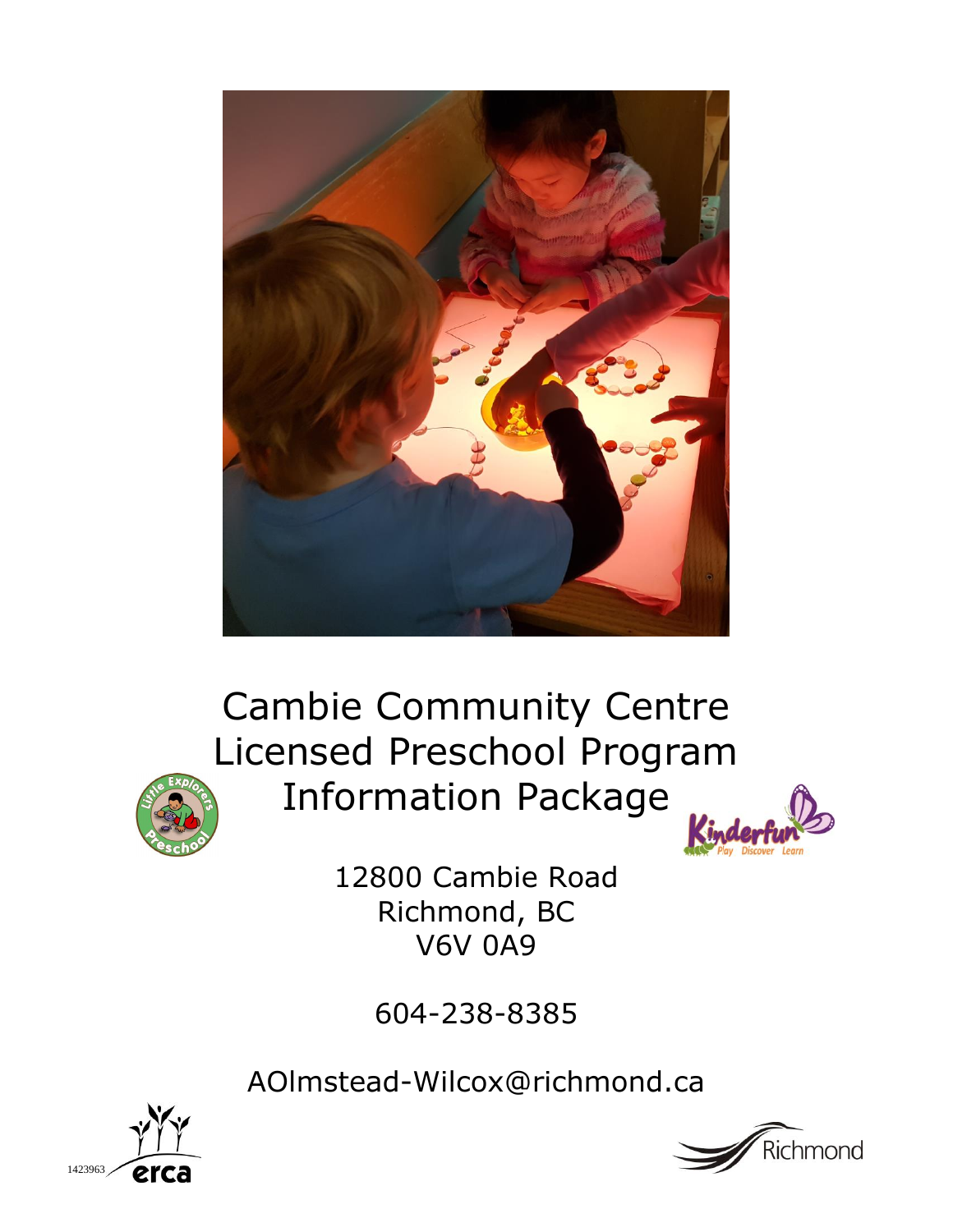Cambie Preschool offers unique programs for 3 to 5 year old children, which involves cooperative efforts between parents and staff as part of the preschool team.

Our programs are a Reggio-inspired, play-based program that provides children the opportunity to develop their skills in all areas. We believe children learn through interacting with others and experimenting with different mediums. Our environment allows children to explore the world around them in a safe and predictable setting. Children are encouraged to be independent, make choices and tap into their own style of learning. As children all learn differently, we strive to work with each child as an individual while guiding them to work responsibly in a group setting.

We recognize the diversity and uniqueness of each child and their family. We honour each child as a unique, competent and capable individual and we are committed to offering an environment they can explore, in collaborative ways, at their own speed.

Each classroom is a flexible and creative space, one that is free from the tight constraints of routine and over bearing structure; we strive to listen, observe and respond to children's individual rhythms within our collective space. We value time, the journeys of learning and the pleasures of being together.

The school year is from September 12<sup>th</sup>, 2022 to June 20<sup>th</sup>, 2023. Cambie Preschool follows the Richmond School District (SD#38) calendar for statutory holidays; winter break and spring break which will be two weeks each. Cambie preschool will be closed for two professional development days, during the year. In the event of severe weather conditions, our preschool will close if the Richmond School Board closes the surrounding schools. Parents are advised to check with CKNW 980am or [www.cknw.com](http://www.cknw.com/) to see if the schools are closed

If you have questions after going through this package, please do not hesitate to contact us at 604-238-8385 or AOlmstead-Wilcox@richmond.ca We will be happy to help you make the best choice for your child and family.

# **LITTLE EXPLORERS PHILOSOPHY**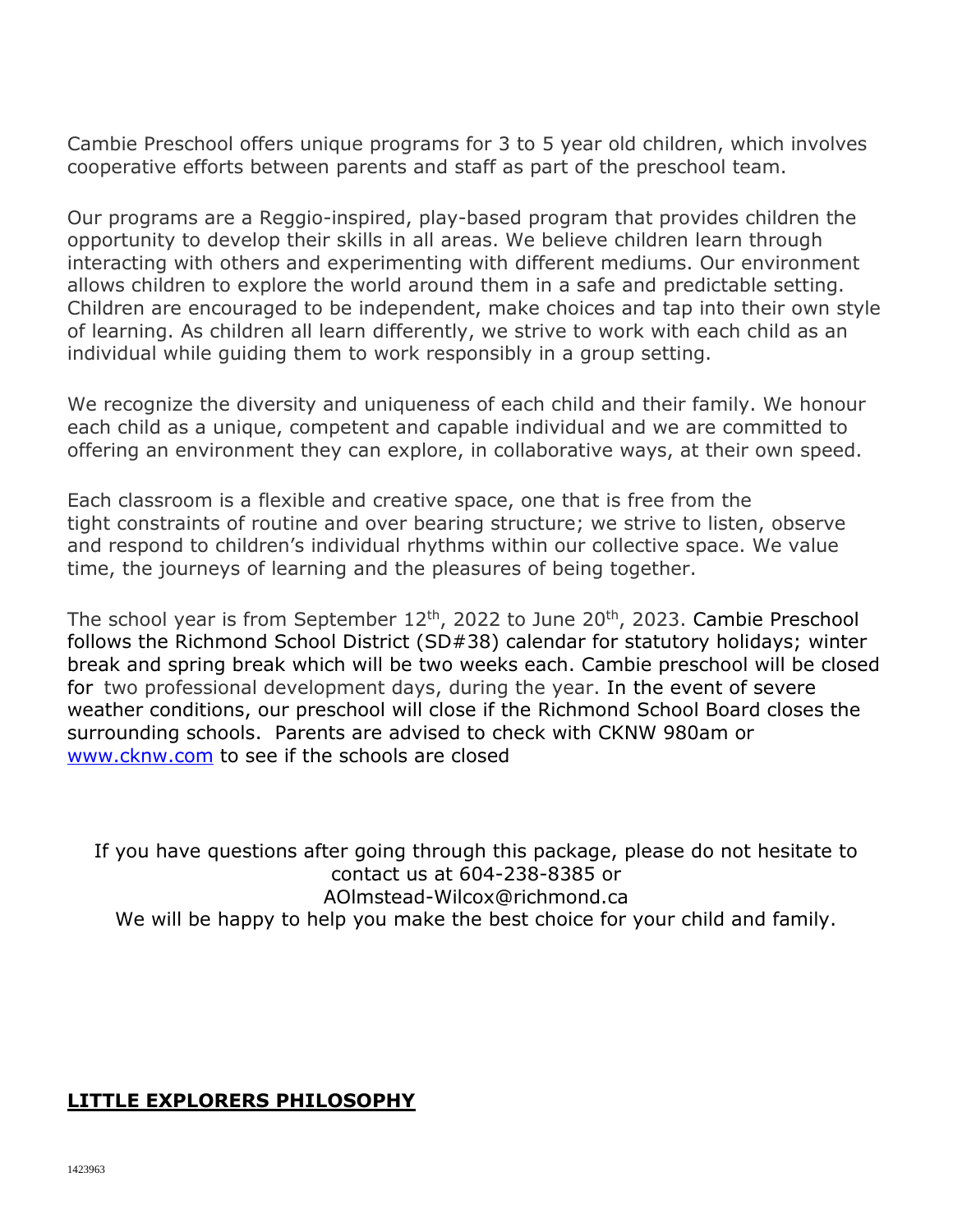Little Explorers is a preschool where children are given the opportunity to freely explore their surroundings. We provide a rich inclusive environment for children to play, explore, live in the moment and grow as independent and self-directed individuals. While exploring the daily activities, they are encouraged to express themselves freely through play. Play is science, discovery, invention, research and experiments. Play is the most important method that children use to learn about their everyday world; it is how they find answers to their questions.

We believe children learn best when they are given freedom to express themselves while being accepted for who they are. Some of the fundamental children's rights are to be loved, accepted, nurtured and given ample opportunity to play. The process in which children learn is through observation, experimentation, and finally mastery. They are able to achieve mastery through play. Their play is actually their "work / learning". Children need to run, jump and climb freely outdoors for healthy brain development. Our outdoor play area provides this opportunity. Our programming takes place outdoors in September until mid October and from April to June (our classroom activities will all be outdoors.) We move indoors for mid October to March.

We accept that all children learn in their own unique way. No two children are alike; they learn at their own pace. The program is non-competitive and there is no testing of ability or direct comparison to peers. We encourage all children to achieve their personal best thus creating a positive sense of self. In our inclusive environment there is a sense of acceptance and belonging for all.

# **LITTLE EXPLORERS PRESCHOOL**

- children will explore and appreciate the great outdoors. (We start outdoors in our amazing outdoor classroom for September and ½ of October, and as well as April, May and June) We will be indoors from mid October to March
- is a program that offers flexibility in daily scheduling.
- is a play based program that realizes the importance of play in young children's lives.
- teachers set up a learning environment to promote sensorial learning, thinking, exploration and discovery following children's interests.
- has a strong focus on nature; and introducing children to the beauty of nature.
- children will go on monthly field trips has small group activities for more individualized learning.
- fosters independence within children as they discover their capabilities through risk taking and exploration.
- our art centre is open for the children to create freely.
- Incorporates gardening and growing vegetables and herbs

# **KINDERFUN PHILOSOPHY**

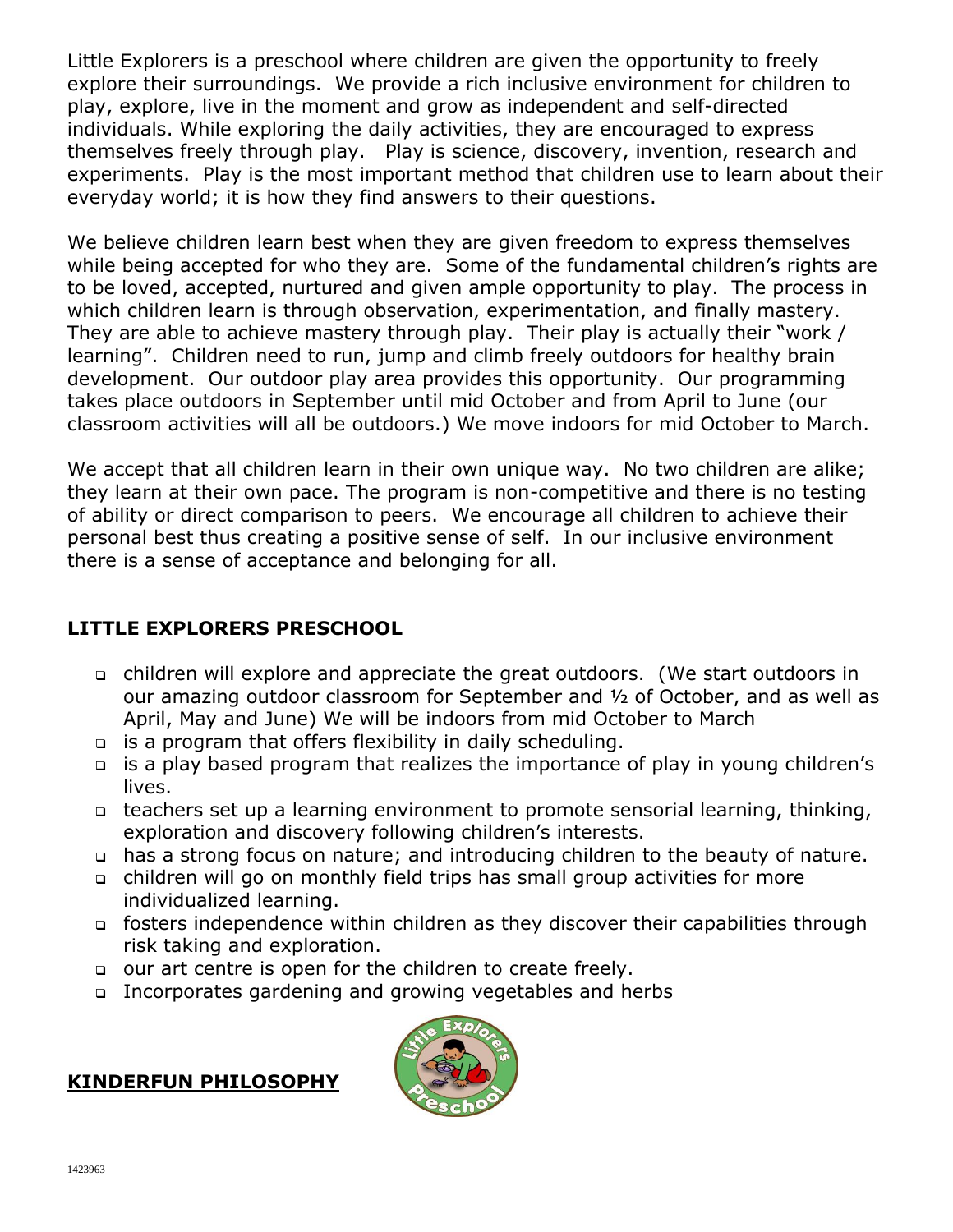Kinderfun Preschool is a program that enriches and nourishes your child's early learning experience. Through the daily activities we offer, you will find your child's social skills emerge which leads to stronger communication, friendships and a positive self esteem.

As a teaching team, we believe that children are open-minded individuals, who at the same time have their own points of view. During the preschool years, children's creativity, imagination and language develop. As inquisitive learners, they are willing to learn through trying out new activities, words and materials. The children in our program are worthy of love, praise and acceptance and most importantly, respect. Children learn by example thus need strong role models.

Parents are one of children's first role models and they play a huge role in a child's development. As they spend so much time with their child, a parent is an expert regarding their child. As teachers, we come to you, the parents regularly to confer regarding your child's development. Parents are important in the lives of their children; thus they are important to our program. We rely on parent's support for our program as well as to the children in Kinderfun.

# **KINDERFUN PRESCHOOL**

- is a program that emphasizes the importance of play.
- we encourage learning through activities and games.
- children will go on field trips approximately every 2 months.
- offers a variety of learning materials influenced by the teachers; the process and product are influenced by the child.
- a Art centre open each day for children to create freely.
- sensory activities are provided each day for children to explore.
- piano in the classroom for daily use by children.
- □ routines to build structure during the morning/afternoon.



# Daily Schedules Kinderfun Little Explorers

1423963

 $\overline{a}$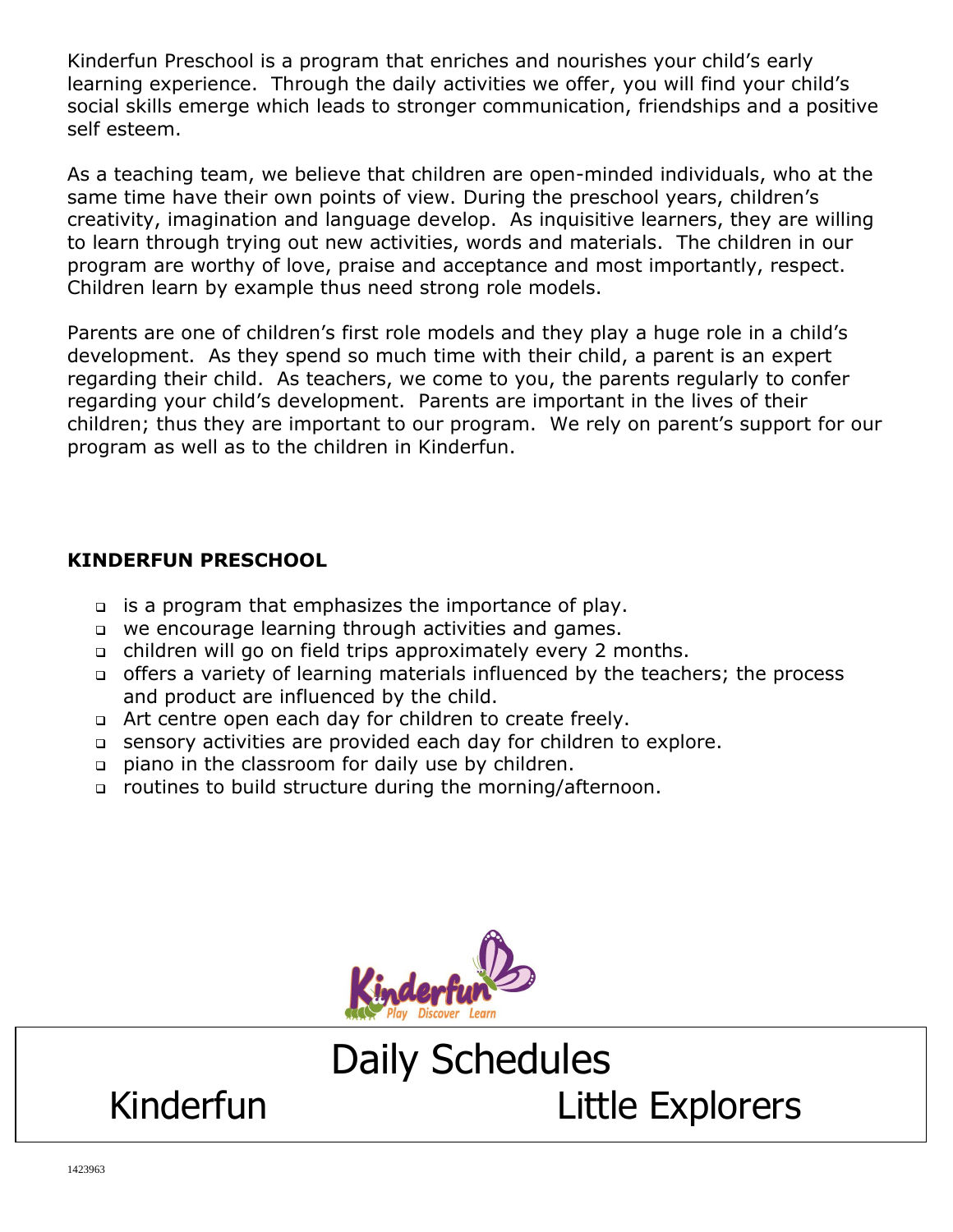| Children are dropped off at the playground<br>gate. Children place backpacks in cubbies<br>and play outside.                                                                                                                                                                                                                                   | Children are dropped off outside at the<br>classroom doors. Children arrive and place their<br>belongings in their cubbies.                                                                                                                                                                                                                                                                              |
|------------------------------------------------------------------------------------------------------------------------------------------------------------------------------------------------------------------------------------------------------------------------------------------------------------------------------------------------|----------------------------------------------------------------------------------------------------------------------------------------------------------------------------------------------------------------------------------------------------------------------------------------------------------------------------------------------------------------------------------------------------------|
| Opening Circle - a gathering time to check<br>in with the children. Children look at books<br>while waiting for their friends to arrive.<br>Once most children have arrived, we start<br>our circle time. During this time, we do<br>the calendar and weather as well as<br>discuss the daily activities that are set out<br>for the children. | Choice Play Block - Children are free to choose<br>from activities set out in the classroom. These<br>would include art, games, blocks, snack<br>preparation, playdough, free art, as well as<br>water and light tables. Often times, the<br>classroom will be set up outdoors for the<br>children. We also go for walks into our nearby<br>forests to explore the trees, shrubs and other<br>treasures. |
| Free Play - Children play with the<br>classroom materials. There will be many<br>centers for children to choose from - art,<br>playdough, puzzles, games, dress up area,<br>blocks, sensory table and library corner.                                                                                                                          | Hand washing and Snack happens during the<br>Free Play part of our day. Snack is set up on a<br>table between 10:00 and 10:30am and children<br>are able to come to the table when they are<br>hungry.                                                                                                                                                                                                   |
| Clean Up - All children help out in cleaning<br>the room in preparation for snack time.<br>Circle Time - Children gather on the carpet<br>for circle time. Here songs, stories as well<br>as gross motor activities are introduced to                                                                                                          | Sharing Time - We divide into 2 groups and<br>have brainstorming sessions with the children.<br>Everyone has a voice in their learning at Little<br>Explorers and this a great time for sharing                                                                                                                                                                                                          |
| the children. Circle activities are tied into<br>the children's interests. Children share<br>their adventure stories with the classroom                                                                                                                                                                                                        | Clean Up time - Children take part in cleaning<br>up the classroom.                                                                                                                                                                                                                                                                                                                                      |
| "pet" during this time as well.<br>Hand washing and Snack Time - Children will<br>wash their hands, get their snacks from their<br>cubbies and sit together for snack.                                                                                                                                                                         | Outside Time - Children go outside every day<br>for gross motor opportunities. These may<br>include playing on our playground with loose<br>parts such as planks, tires, sand kitchen, or going<br>for walks.                                                                                                                                                                                            |
| Outside Time - Children go outside every day<br>for gross motor opportunities. These may<br>include playing on our playground with loose<br>parts such as planks, tires, sand kitchen, or<br>going for walks.                                                                                                                                  | Circle and Dismissal - We will discuss what we have<br>learned today during class. We share our home<br>literacy project with parents and children. After<br>singing our good-bye song, parents pick up children<br>from the classroom.                                                                                                                                                                  |
| Parents pick up their children from outside.                                                                                                                                                                                                                                                                                                   | September to mid-October and again from<br>April to June, our program moves completely<br>outdoors. Class is held in our beautiful outdoor<br>classroom at the back of the East Richmond<br>Hall.                                                                                                                                                                                                        |

*(for children registered in Kinderfun morning program or Little Explorers who were born in 2018. This is for the Sep-June 2022-2023 school year.)*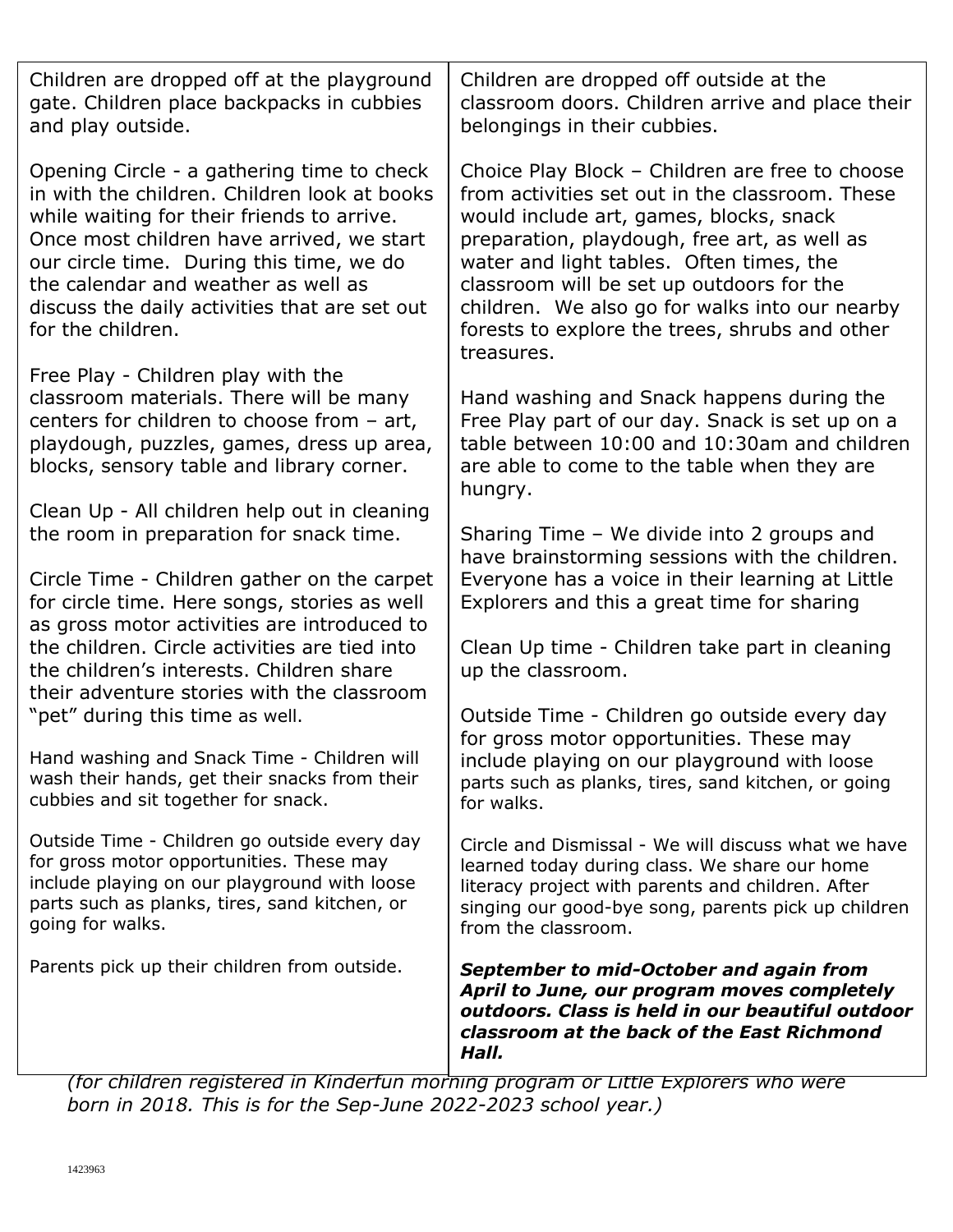The Junior Kindergarten program is designed to support preschool aged children in developing skills that will help them be successful in Kindergarten. Our school readiness program offers a range of hands-on learning activities to foster social, emotional, and academic skills as we work on transitioning children into a school setting. Through their experiences at Junior K, children will be exposed to activities that stimulate curiosity, initiative and independence.

This class prepares your child for school with age-appropriate activities, learning concepts, socialization skills, baking, science and a whole lot of fun! Your child will gain an understanding of shapes, colours, pre-phonics (identifying letter sounds, writing the alphabet and simple words) as well as number recognition. Children will have many opportunities to make new friends and have fun!

# Daily Schedule Junior Kindergarten 11:30am-1:00pm

For children born in **2018** and registered in Kinderfun morning or Little Explorers

Children gather in the Little Explorers classroom (children from Kinderfun are walked over by a staff person). They put their coats and backpacks in their cubby bin and are then ready to start their day. Below is the schedule of a typical day in the Junior Kindergarten program.

**11:30-11:40** - Bathroom/wash hands – children walk with Anne-Marie to the public washroom to toilet and wash hands for lunch.

**11:40-12:00** – Lunch – children find their name on the table and then unpack and eat their lunches.

**12:00-12:20** - Journals (Mon/Tues) Baking/Science/Art (Wed/Thurs) – children work on their journals and baking or other science activity as a group.

**12:20-12:40** - Math and literacy centers – there are wonderful activities set out for the children to manipulate. Some are single person activities while others are group activities.

**12:40-1:00** - Circle (calendar, weather, counting, songs and stories) – children end their day with a circle time.

# **PROGRAM TIMES AND FEES:**

*2022/2023 School Year*

**1:00pm** - Dismissal

# **Kinderfun classes***:*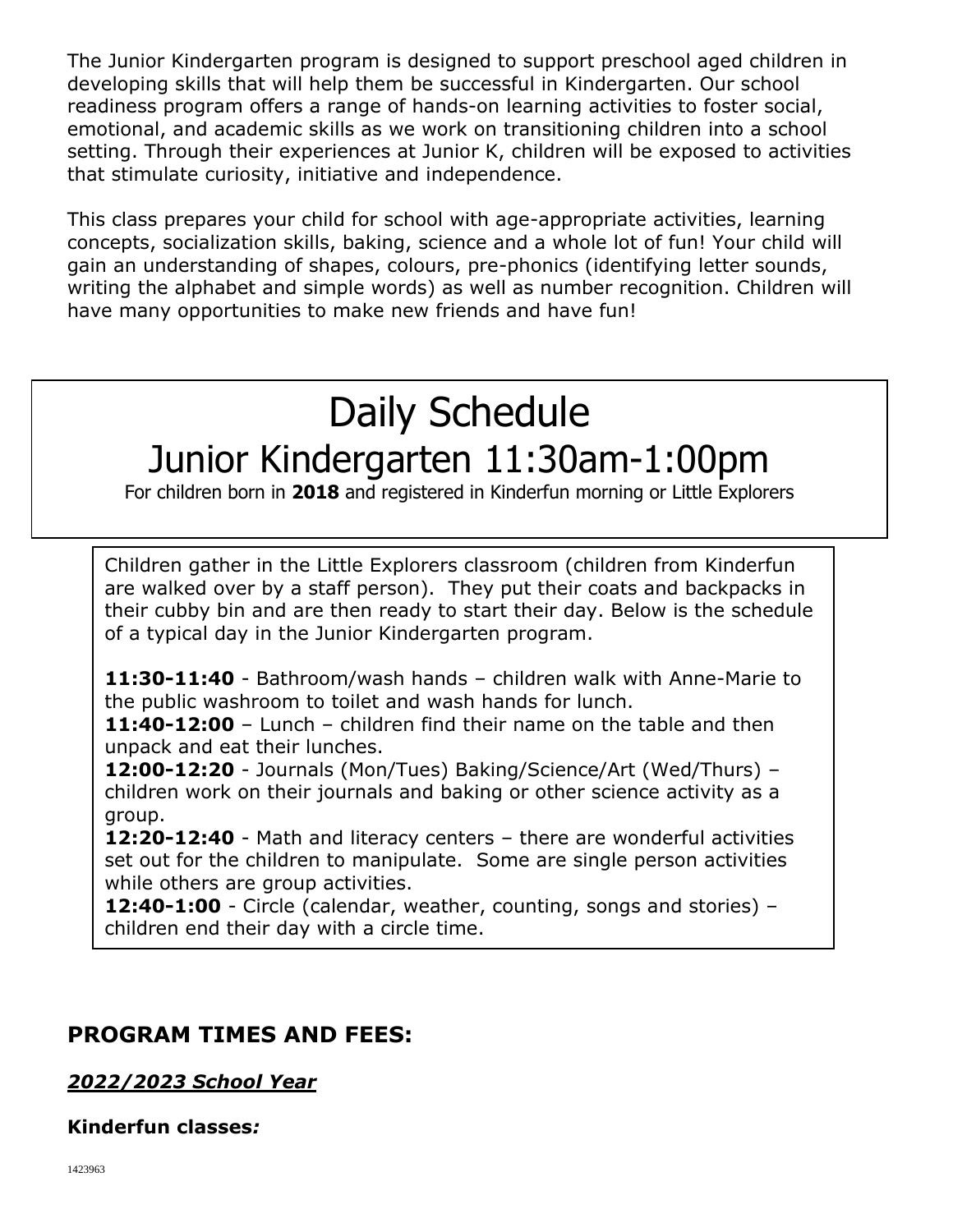M/W/F 9:00am–11:30am OR 12:30pm–3:00pm **\$207.55**/month (2½ hours per day)

Tu/Th 9:00am–11:30am OR 12:30pm-3:00pm **\$148.55**/month (2½ hours per day)

# **Little Explorers classes:**

| M/W   | 9:00-11:30am $$141.10$ /month (21/2 hours per day) |
|-------|----------------------------------------------------|
| Tu/Th | 9:00-11:30am $$151.50/m$ onth (21/2 hours per day) |

#### **Junior Kindergarten**

This class is for children registered in our Kinderfun and Little Explorers morning program(s) who will go to Kindergarten in September 2023.

- M/W 11:30am–1:00pm **\$84.65**/month
- Tu/Th 11:30am– 1:00pm **\$90.90** per month

# **Registration for the 2022/2023 school year will be available online starting Tuesday April 5th, 2022. If spaces allow, registration is ongoing during the year.**

# **FREQUENTLY ASKED QUESTIONS REGARDING OUR PRESCHOOL PROGRAMS**

#### **WHEN DOES THE PRESCHOOL PROGRAM START AND END?**

The school year is from September  $12<sup>th</sup>$ , 2022 to June  $20<sup>th</sup>$ , 2023

# **DOES THE PRESCHOOL EVER CLOSE?**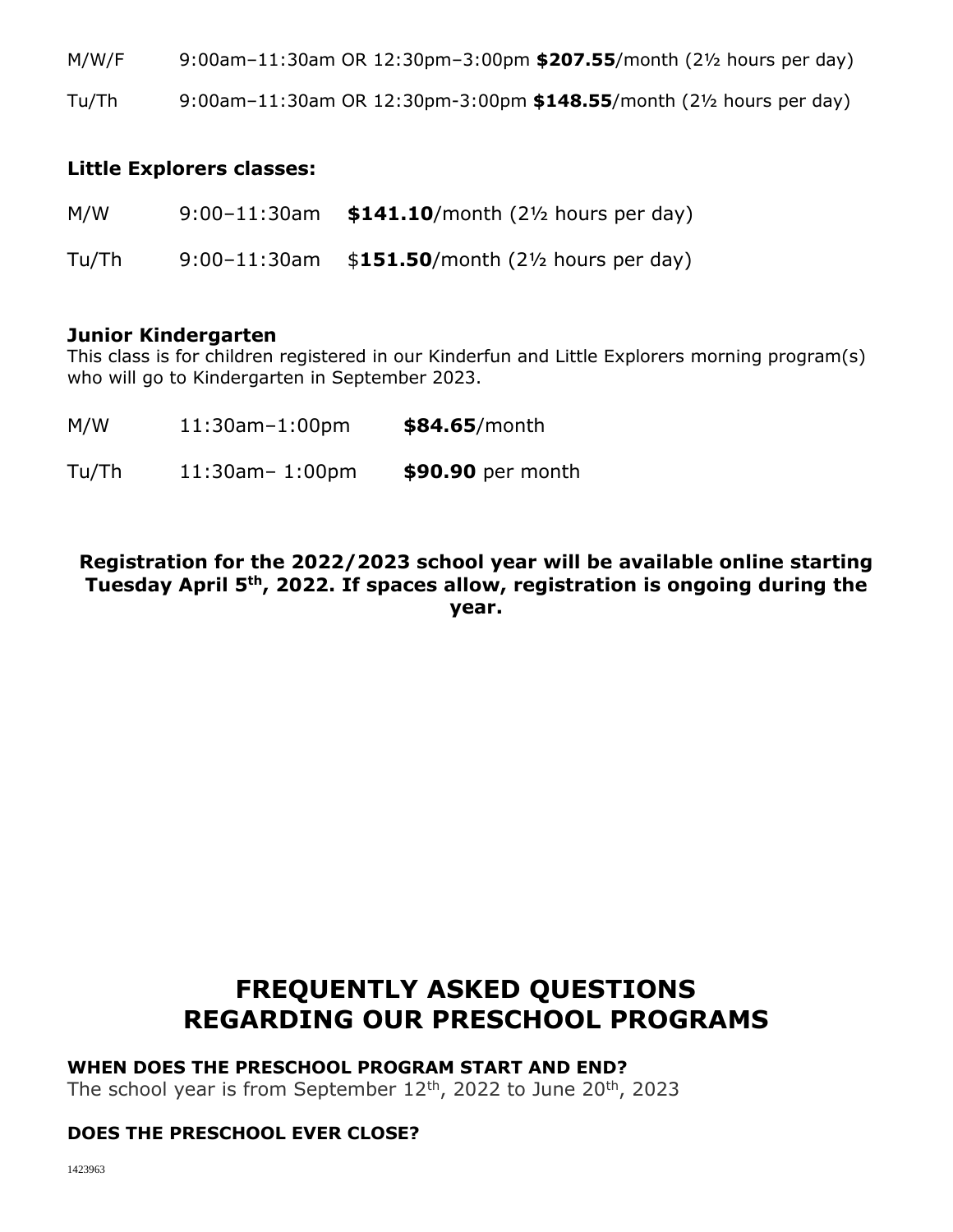In the event of severe weather conditions, our preschool will close if the Richmond School Board closes the surrounding schools. Parents are advised to check with CKNW 980am or [www.cknw.com](http://www.cknw.com/) to see if the schools are closed.

# **WHAT DOES MY CHILD NEED TO BRING TO SCHOOL?**

Please send in a full extra change of clothing, a heathy nut free snack, water bottle extra change of shoes if wearing boots, and a backpack to carry items. Please label everything that is sent in. Backpack with travel back and forth from home to preschool as we do not have the space to store items. Please ensure your child is dressed appropriately for outdoor play.

# **WHAT ARE THE SNACK POLICIES OF THE PRESCHOOLS?**

Children in Kinderfun and Little Explorers are required to bring a nutritious snack each day. Snacks are not to contain peanuts or nuts as we have children with allergies to these in our programs. Children registered in Junior Kindergarten will also need to bring in a healthy nut free lunch. Please send a water bottle for your child.

# **WHAT WILL MY CHILD LEARN AT PRESCHOOL?**

Your child will learn many things while at preschool. Each program has its own philosophy on how and what children will learn while in attendance. The main thing that your child will discover at our school is how to socialize. Language, how to get along with one another, meeting other people their own age, and having fun are encouraged in all our programs. Children learn to be competent risk takers.

# **HOW DO I ACCESS FUNDING FOR MY CHILD TO ATTEND PRESCHOOL?**

You will need to contact the Ministry of Children and Families affordable Child Care benefit 1-888-338-6622. They will guide you through the steps that are required.

Please know that even if you qualify for full subsidy, there will be an amount owing each month. A letter will be provided to you upon our receipt of the Subsidy Childcare Benefit Plan which will outline the amounts that you will be responsible to pay.

# **HOW DO I CANCEL IF I NEED TO?**

You must give our Preschool coordinator a one-month notice in writing, from the first of the month, prior to your child leaving the program. Withdrawal forms are available at the front desk, or via the coordinator. The last date to withdraw before September is July 31<sup>st</sup>, and the last date to withdraw before June is March  $31<sup>st</sup>$ . Please note that children must be in attendance until our school year end in June to be able to pre-register for the following year.

# **IF WE GO ON HOLIDAYS FOR AN EXTENDED PERIOD OF TIME DO I NEED TO PAY?**

If you want to hold your place you will have to pay. It will be up to you if you want to withdraw and take a chance on the spot being available on your return. Remember one month's notice would have to be given.

#### **WHY ARE ALL THE MONTHS THE SAME PRICE EVEN THOUGH SOME MONTHS ARE SHORTER THAN OTHERS ARE?**

The Centre sets the fees for the preschool programs by adding up all the hours from September through to June, then multiplies that amount by the per hour fee. They then divide that amount by 10 (the number of months in the school year) and end up with the monthly cost. Technically, you are paying a "per hour" cost not a "per month" so the length of month really doesn't matter

# **WHEN ARE PRESCHOOL FEES TAKEN AND HOW CAN I PAY?**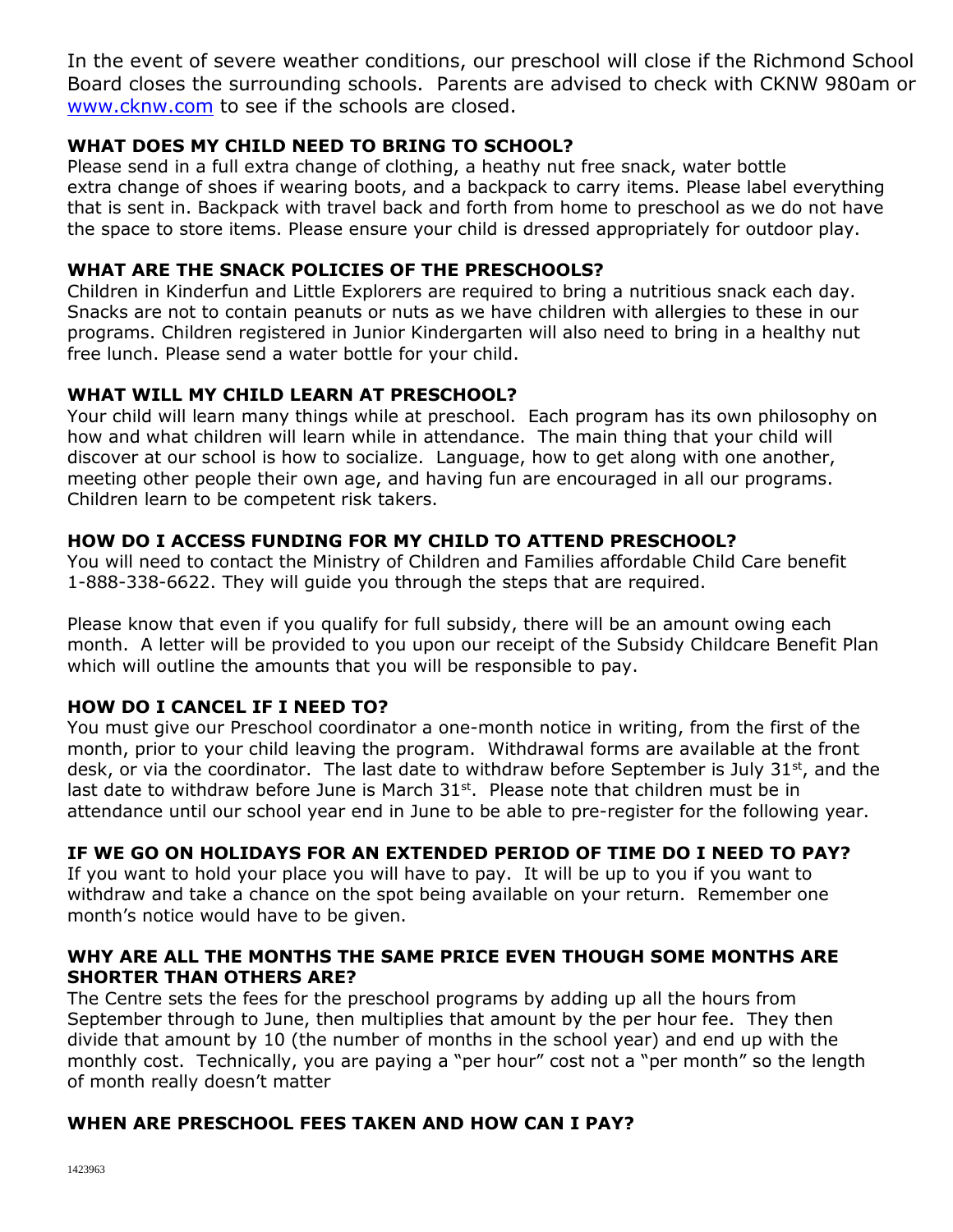There is a \$50.00 registration fee taken at time of registration. Preschool payments are taken one month in advance and begin the first week August 2022 (for September). There will be no fees charged in June if you are paying one month ahead. Fees will be due at the first of each month. We accept Visa/Master Card/American Express, post dated cheques, or debit at the front desk.

# **DOES MY CHILD NEED TO BE TOILET TRAINED?**

Children do **not** need to be toilet trained to attend our preschools. Even children who are fully trained can have accidents while engrossed in play. If your child has accidents often you would be asked to send spare clothes for us to change them in to. If your child is in diapers or pull-ups it will be your responsibility to provide these items to the teachers. Our teachers will change and clean up after any accidents your child may have. Universal Precautions require us to use rubber gloves while doing the changing and cleaning up.

# **DOES MY CHILD NEED TO BE UP-TO-DATE ON ALL THEIR IMMUNIZATIONS?**

Licensing requires that we have complete records of all immunizations that the children in our care have received. If your child has not had any immunizations, please indicate this on our Immunization page of your Registration Package. Staff will inform you of any illness outbreaks that may put your child at risk and you may be asked to keep your child at home.

#### **WHAT IF MY CHILD IS SICK/ILL**

Children will not be allowed to attend the program if they are ill. Please notify the coordinator in the event of an absence. If your child becomes ill at preschool, you will be called to pick up your child from school.

#### **WHAT ARE THE DIFFERENCES IN THE PRESCHOOLS?**

Each teacher has their own idea on how children learn and this is reflected in the programs. If you need more information regarding these differences, please contact Anne-Marie to arrange a viewing of the programs.

# **DO THE CHILDREN GO OUTSIDE IF IT IS RAINING?**

Yes. Children will play outside in all types of weather even when it is rainy or snowy. We live in beauty of the west coast, which means we have a limited amount of sunshine filled days. Children who play outside are heathier, happier and more resilient **["There's no such thing](https://amzn.to/2Cs4vyV)  [as bad weather, only bad clothes](https://amzn.to/2Cs4vyV)**". Please ensure your child is dressed for the weather.

#### **IS THERE ANY STRUCTURE?**

There is a difference between structured and controlled. We "structure" the environment by setting up a safe environment for all children. The children control the environment by how they choose to play / explore with the materials in their environment.

# **DO YOU TEACH NUMBERS OR ABC'S?**

Our days are full of songs, stories, language, and conversation. Children pick up the concept that letters form words and counting has a purpose through incidental activities set out each day. To sit children down and "teach" language and math takes those things out of the context of everyday life and of how young children learn - by doing. A study showed that only 7% of what you convey using verbal communication sticks.

# **DO YOU TEACH CHILDREN TO READ?**